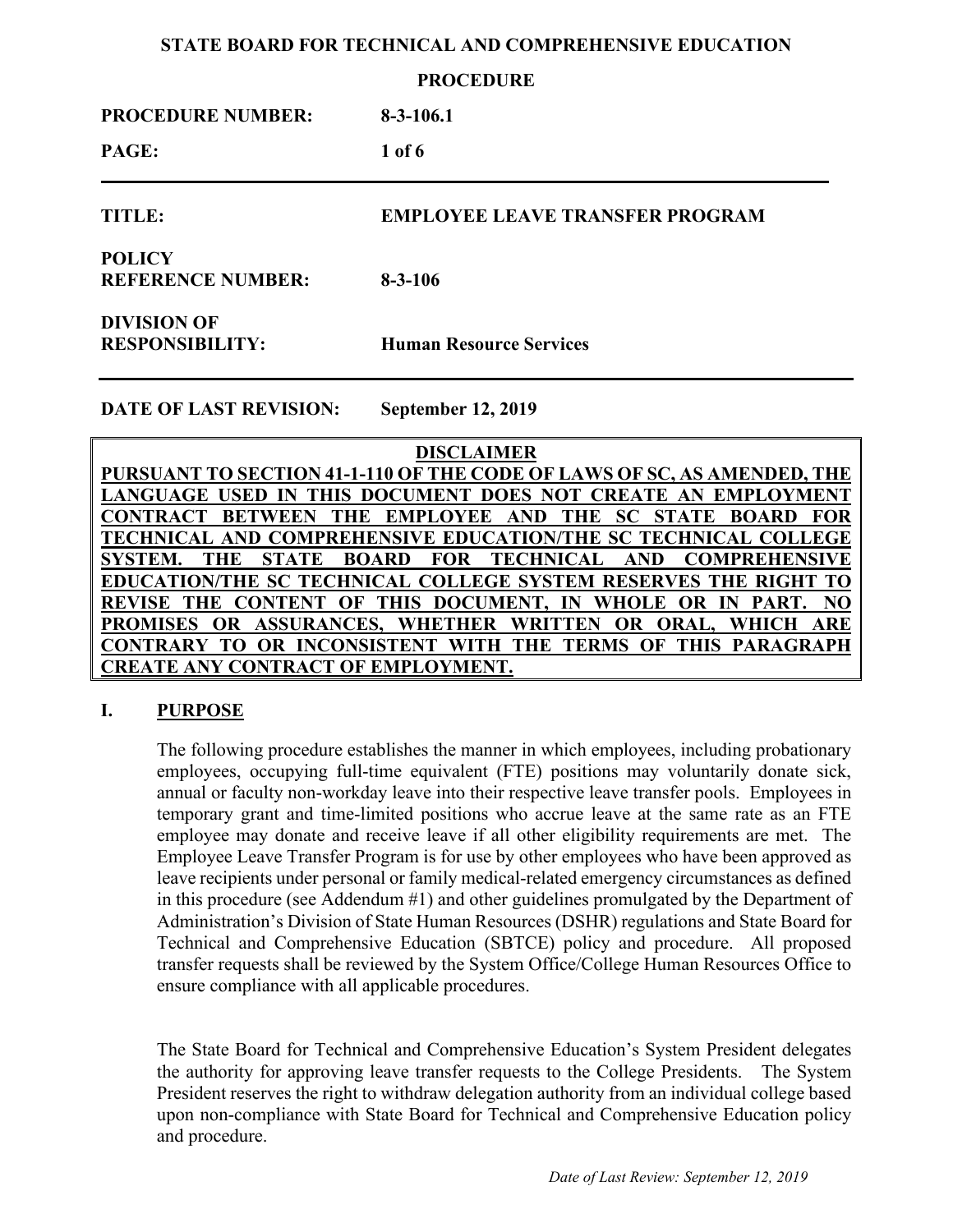#### **PROCEDURE**

**PROCEDURE NUMBER: 8-3-106.1**

**PAGE: 2 of 6**

#### **II. ADMINISTRATIVE RESPONSIBILITY AND REQUIRED RECORDS**

Colleges within the South Carolina Technical College System shall establish three (3) separate leave transfer pool accounts, a sick leave transfer pool, an annual leave transfer pool, and a faculty non-work day transfer pool. In the event a college determines that sufficient hours of either sick or annual leave are not available in their local pool to cover an approved request, the System Office will transfer the necessary hours to the respective college. This will assure that eligible employees are not denied leave transfer due to the lack of available sick or annual leave hours in a respective college's pool. Colleges will submit in writing to the System Office Human Resource Services a request to have the necessary hours transferred from the System Office's sick or annual leave transfer pools/leave recipient to the respective college along with any supporting documentation. The System Office/College must maintain the following records:

- A. Donation Request Form (see Addendum #2) The Donation Request Form shall include: the employee's name; the college name or System Office; the employee's classification title; the employee's hourly rate of pay; the number of days/hours of the leave donor's earned sick, annual, or faculty non-work day leave; the number of days/hours of sick, annual, or faculty non-work day leave the employee wishes to donate to the appropriate local transfer pool/leave recipient; the date of the donation; and the leave donor's signature.
- B. Withdrawal Request Form (see Addendum #3) The Withdrawal Request Form shall include: the employee's name; the college name or System Office; the employee's classification title; the employee's hourly rate of pay; the type of leave requested; the number of days requested; a thorough description of the nature, severity, and anticipated duration of the medical, family, or other hardship situation affecting the employee; and any additional supporting documentation for approval of the request.
- C. Leave Restoration Form (see Addendum #4) The Leave Restoration Form shall include: the name of the leave recipient; the type of leave transferred (sick, annual, or faculty non-work day); the amount of transferred leave used; the date the leave recipient's personal emergency or employment terminates; and the amount of transferred leave (sick, annual, or faculty non-work day) being restored to the respective local leave transfer account.

## **III. LEAVE POOL DONATIONS**

- A. General Information
	- 1. An employee donating sick and/or annual leave to the local transfer account must do so prior to the end of the calendar year. Employees donating faculty non-work days to the leave transfer account must do so prior to the end of the academic year.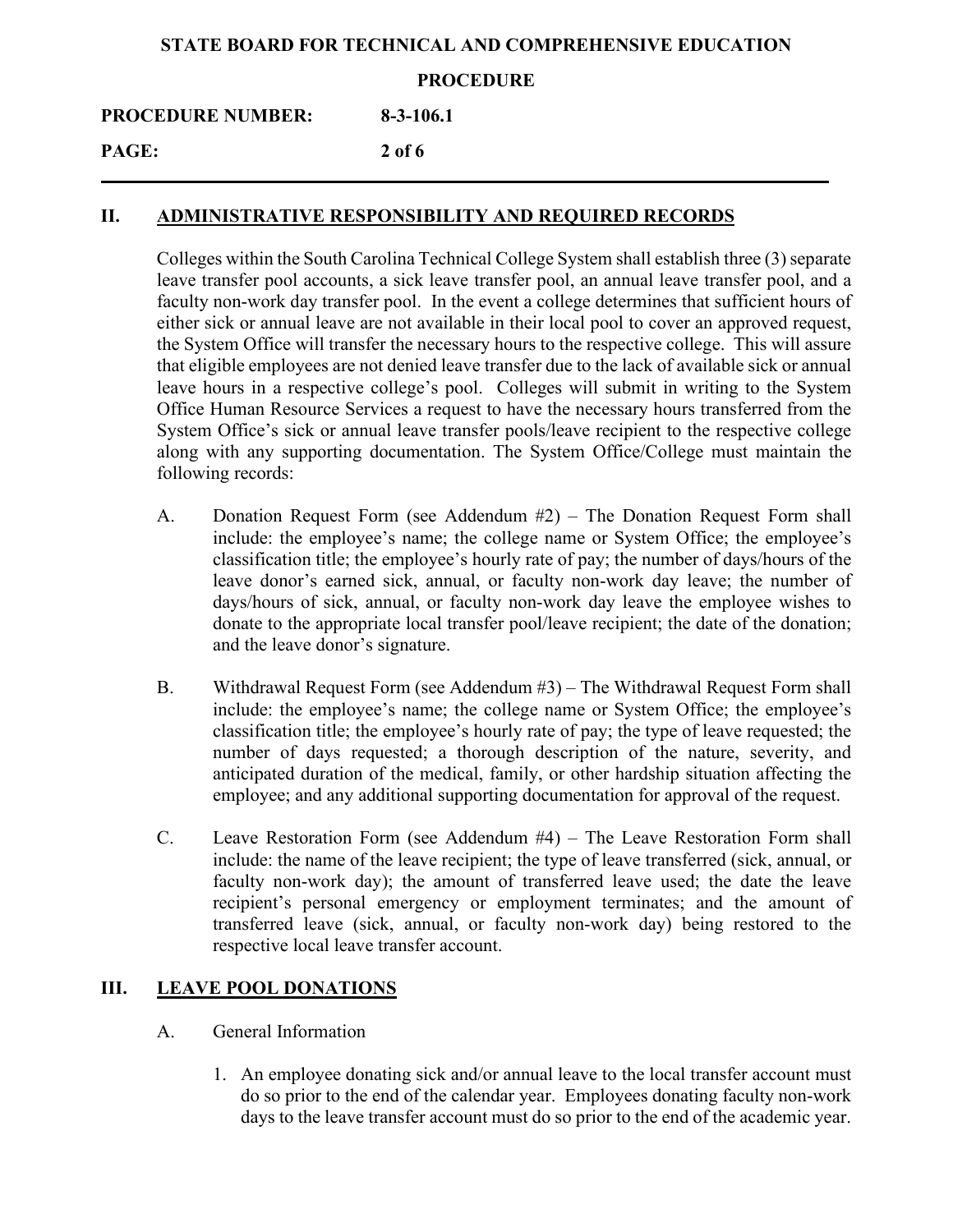#### **PROCEDURE**

### **PROCEDURE NUMBER: 8-3-106.1**

**PAGE: 3 of 6**

2. In the event of a medical emergency, a state employee may make a written request to the System Office/college that a specified number of hours of his/her accrued annual and/or sick leave be transferred from his/her annual and/or sick leave account to a specific leave recipient, within the System Office/College, rather than to a leave pool account, subject to the approval of the System/College President.

In the event of a medical emergency, an employee may make a written request to the College that a specified number of hours of his/her accrued faculty non-work days be transferred from his/her faculty non-work days account to a specific leave recipient, within the College, rather than to a leave pool account, subject to the approval of the College President.

- 3. Once leave of an employee has been donated and transferred to a local transfer account/leave recipient it cannot be returned to the leave donor.
- B. Sick Leave Donation

An employee with more than fifteen (15) days of accrued leave in his/her sick leave account may voluntarily request in writing (Donation Request Form) that a specified number of hours of his leave be transferred to the local sick leave transfer account/leave recipient. An employee may donate no more than one-half of the sick leave earned in a calendar year to the respective local transfer account/leave recipient for the calendar year. An employee with less than fifteen (15) days of accrued leave in his/her leave account may not transfer any leave to the local sick leave transfer account/leave recipient.

C. Annual Leave Donation

An employee may voluntarily request in writing (Donation Request Form) that a specified number of hours of his/her accrued leave be transferred to the local annual leave transfer account/leave recipient. An employee may donate no more than onehalf of the annual leave earned in a calendar year to the respective local transfer account/leave recipient for the calendar year.

D. Faculty Non-Work Day Donation

An employee may voluntarily request in writing (Donation Request Form) that a specified number of hours of his/her faculty non-work day be transferred to the local faculty non-work day leave transfer account/leave recipient. An employee may donate no more than one-half of the faculty non-work day leave earned in an academic year to the respective local transfer account/leave recipient for the academic year.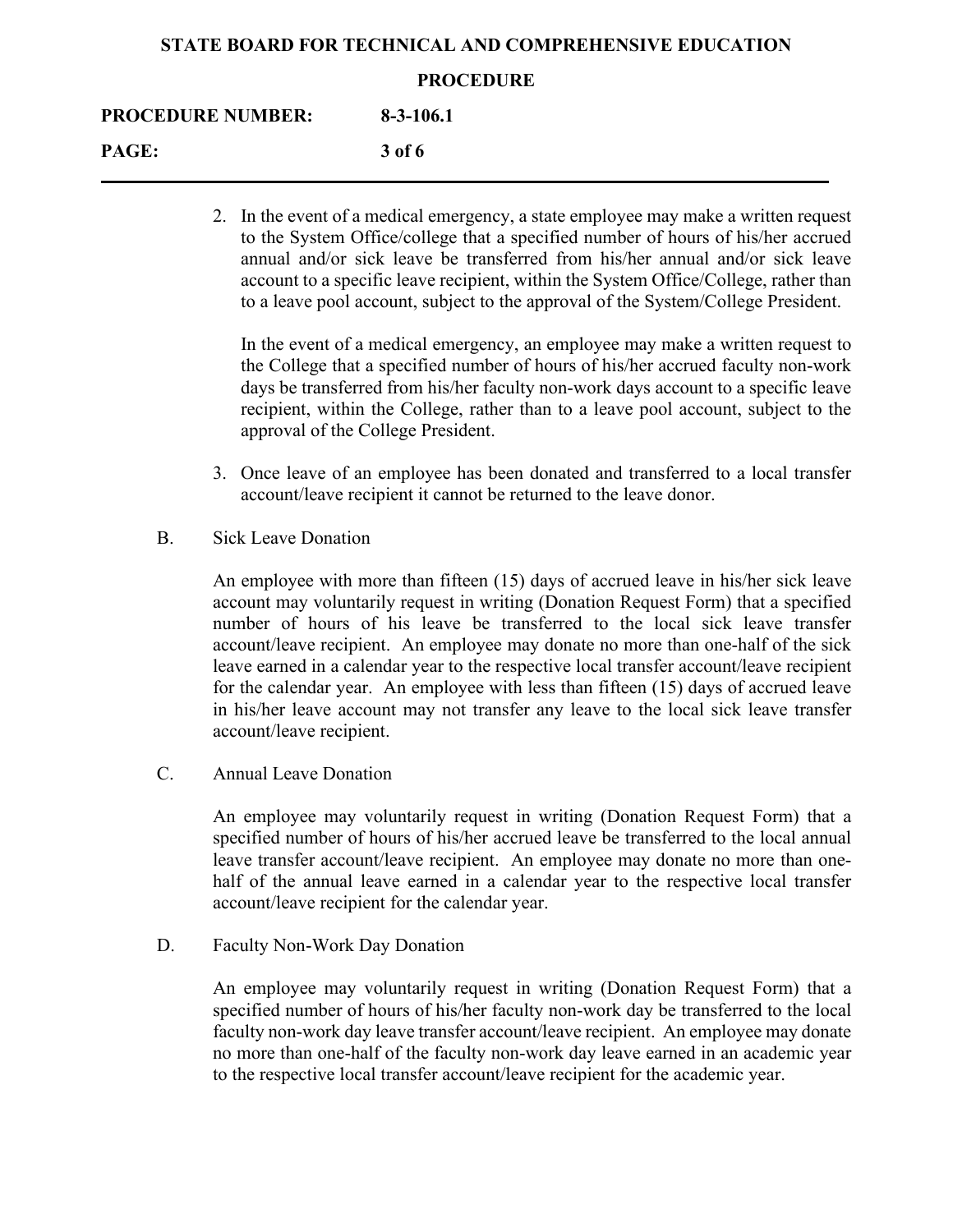#### **PROCEDURE**

**PROCEDURE NUMBER: 8-3-106.1**

**PAGE: 4 of 6**

## **IV. LEAVE POOL WITHDRAWALS**

#### A. General Information

Employees, including probationary employees, occupying FTE positions as well as employees in temporary grant and time-limited positions who accrue leave at the same rate as FTE employees are eligible to withdraw leave from a respective pool account only if they are otherwise eligible to accrue the corresponding type of leave under sick, annual, faculty non-work day leave policies and procedures.

An applicant must be in a leave eligible position to qualify as a recipient of transferred leave. Employees who are receiving or become eligible for other paid benefits for periods of absence from work will generally be considered ineligible for transfers. Examples of other paid benefits include but are not limited to workers' compensation, long term disability, and disability retirement benefits.

An employee with a personal emergency may request leave from their respective local leave transfer account by completing a Withdrawal Request Form and submitting it to the System Office/College Human Resource Office. While there is no limit to the number of separate requests that an employee may submit, each separate request shall be limited to no more than thirty (30) workdays.

B. Criteria

After exhaustion of applicable leave the employee must have medical certification verifying that the employee will be or is anticipated to be in leave without pay for at least thirty (30) workdays.

However, an employee who is within thirty (30) calendar days of eligibility for long term disability insurance or disability retirement benefits and who has exhausted all accrued leave due to the prolonged medical emergency shall be eligible for consideration when requesting approval for less than the thirty (30) work day minimum requirement for leave transfer.

Substantial loss of income must occur due to the employee's unavailability of paid leave. To qualify as substantial income loss, the emergency must be for a prolonged period (refer to Addendum #1 definitions).

C. Verification

The approval of leave transfer requests shall be subject to verification as follows:

1. For personal or family medical emergencies, documentation by a certified physician is required and must include the nature of the emergency and an estimate of the inclusive dates. (See Addendum #5)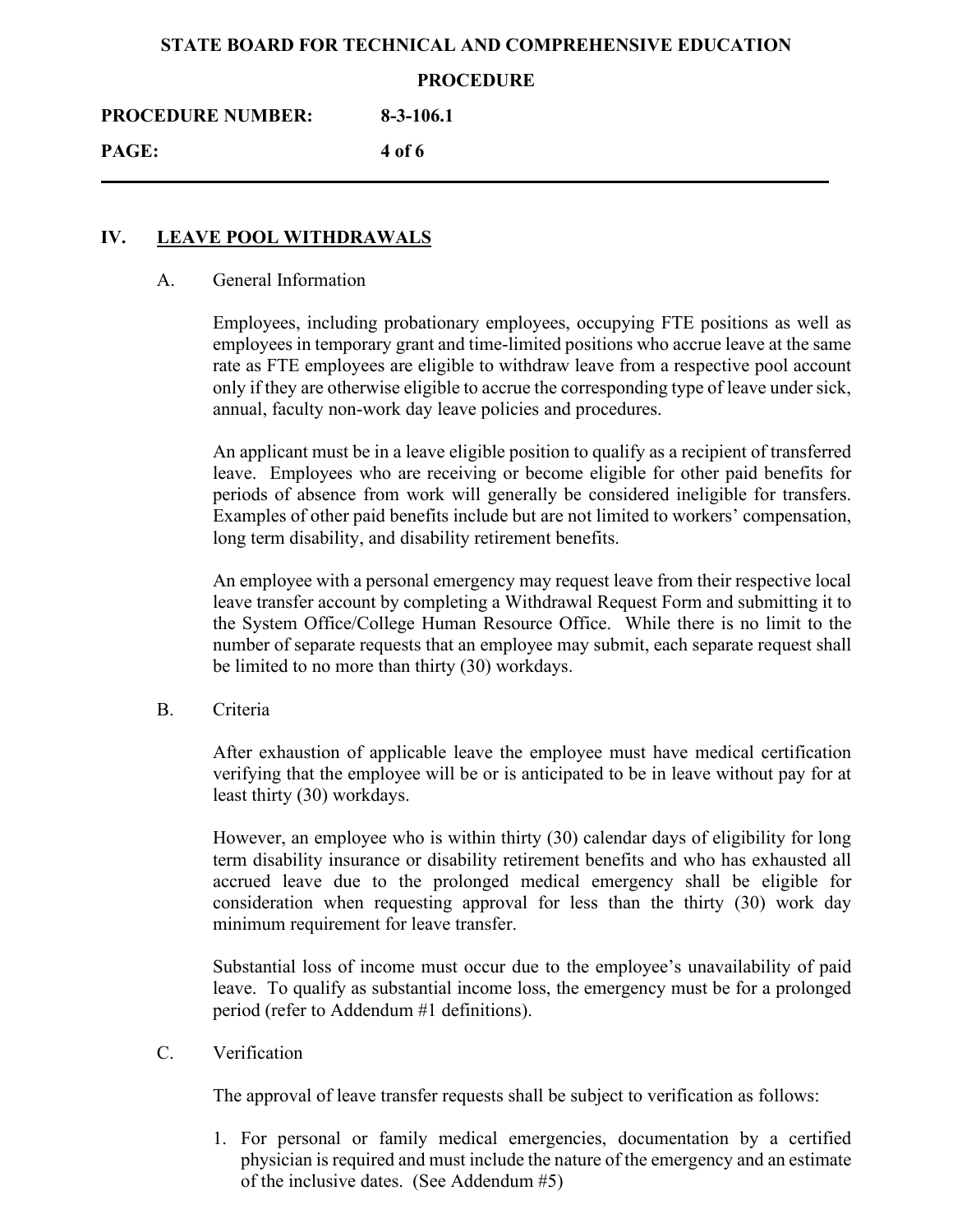#### **PROCEDURE**

| <b>PROCEDURE NUMBER:</b> | $8 - 3 - 106.1$ |  |
|--------------------------|-----------------|--|
| <b>PAGE:</b>             | 5 of 6          |  |
|                          |                 |  |

2. For personal hardship emergencies (as defined in Addendum #1) verifiable information is required. Hardship requests will be handled on a case by case basis.

While the documentation and the circumstances surrounding the emergency or hardship will be primarily used as the criteria for approval, the employment record, including length of service, responsible use of leave, job performance, and other job related factors, may also be used in determining approval.

D. Approval Process

Upon receiving a completed Withdrawal Request Form, the System/College President or designee, shall approve or deny the withdrawal. Committees or other approaches may be used to assist in determining whether a request should be approved. Once a decision is rendered to approve or deny a request, a copy of all documentation associated with the transfer request shall be maintained in the System Office/College Human Resource's Office.

The evaluation of transfer requests shall be conducted in such a manner as to assure consistent treatment among similarly situated employees. Decisions shall be in keeping with State Human Resources Regulations, the criteria referenced in this procedure and other additional guidelines promulgated by the DSHR guidelines and applicable state and federal laws.

E. Use of Approved Leave

Leave taken under this section may qualify for the Family Medical Leave Act (FMLA) and, if so, will run concurrently.

- 1. When a Withdrawal Request Form has been approved, the System Office/College shall transfer a portion of the local respective sick or annual leave transfer account to the regular sick or annual leave balance of the recipient. The College shall transfer a portion of the local faculty non-work day leave to the faculty non-work day balance of the recipient.
- 2. Upon approval of a withdrawal request, a recipient may use sick, annual, or faculty non-work day leave from the respective local transfer account in the same manner and for the same purpose as if he had accrued the leave or in the manner provided by State Human Resources Regulations, State Board for Technical and Comprehensive Education policy and procedure and applicable state and federal laws.
- 3. Leave transferred under this program may be substituted retroactively for periods of leave without pay or used to liquidate any indebtedness for advanced sick leave. On a case-by-case basis, in light of the justification presented, a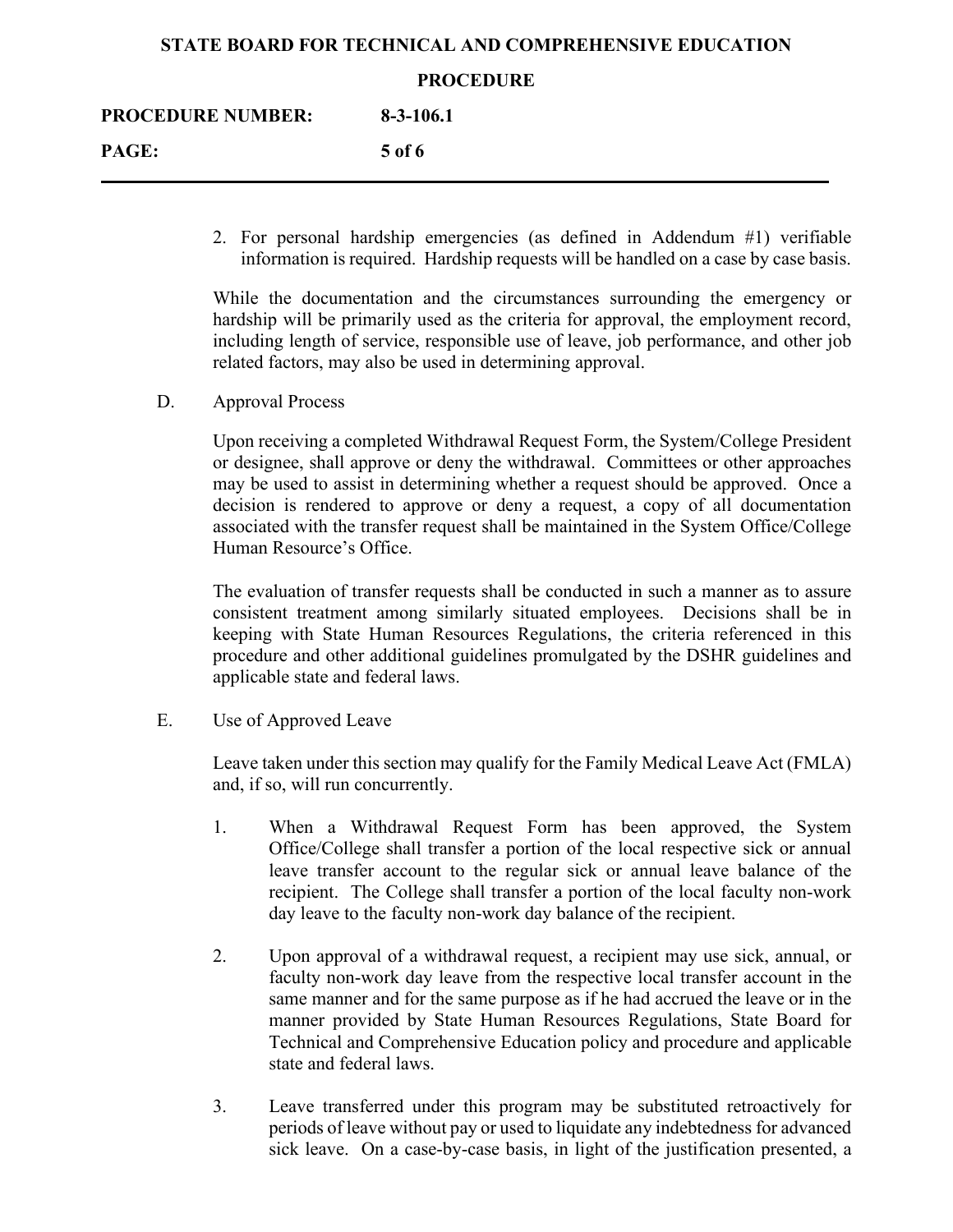#### **PROCEDURE**

**PAGE: 6 of 6**

determination will be made on whether transferred leave may be applied retroactively and for what length of time.

- 4. Sick, annual, or faculty non-work day leave that accrues in the regular sick, annual, or faculty non-work day leave balances of the recipient must be used before using any leave from the respective local leave transfer account.
- F. When Personal Emergency Terminates
	- 1. The personal emergency affecting a leave recipient terminates when the System Office/College determines that the emergency no longer exists or the recipient's employment terminates.
	- 2. The System Office/College shall continuously monitor the status of the recipient's emergency to ensure that the recipient is not permitted to receive or use transferred leave from the local transfer account after the emergency ceases to exist<sup>[1](#page-5-0)</sup>.
	- 3. When the personal emergency affecting a leave recipient terminates or when employment terminates, any transferred leave remaining must be restored to the appropriate pool account by completing a Leave Restoration Form.

## **V. ANNUAL REPORTS**

Colleges shall report preceding calendar year activities (donations and/or approved requests for sick or annual leave transfer) to the System Office Human Resource Services. Sick and annual leave transfer information will be reported by March  $1<sup>st</sup>$  to the Division of State Human Resources. This information shall include but, is not limited to the following:

- A. Sick Leave Total hours and cost of
	- (1) Sick leave donated;
	- (2) Sick leave used by recipient(s);
	- (3) Sick leave restored, if any.
- B. Annual Leave Total hours and cost of
	- (1) Annual leave donated;
	- (2) Annual leave used by recipient(s);
	- (3) Annual leave restored, if any.
- C. Any additional information requested by the Division of State Human Resources needed to evaluate the desirability, feasibility, and cost of the Leave Transfer Program.
- D. All records and documentation are subject to audit by the System Office Human Resource Services and/or the Division of State Human Resources.

<span id="page-5-0"></span> $<sup>1</sup>$  The Human Resource Office must ensure medical documentation is received for the full length of time the employee is</sup> out. (See Section V. C.).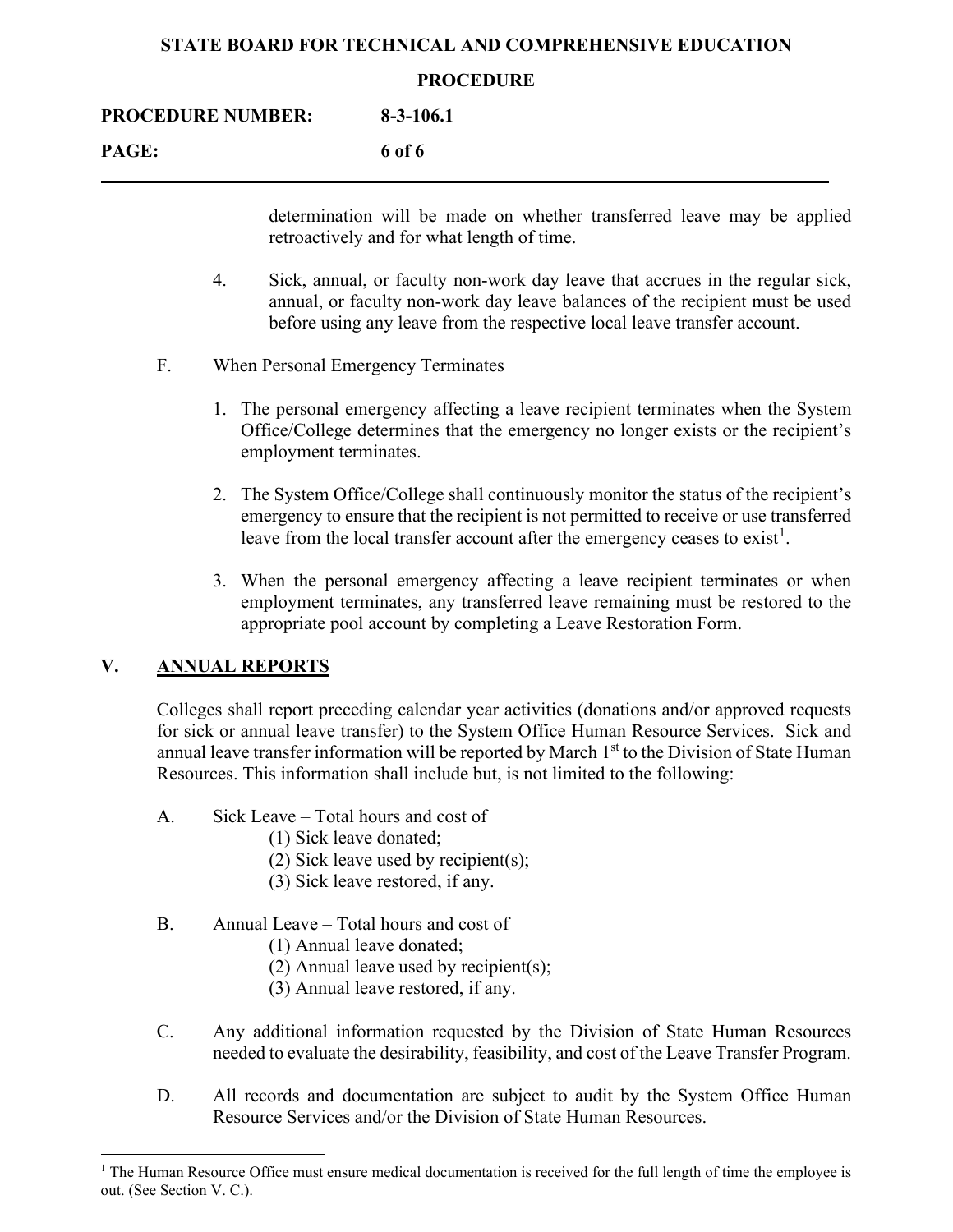# **DEFINITIONS**

**Leave Donor** -An employee with an approved voluntary written request for transfer of sick, annual, or faculty non-work day leave to a local transfer account.

**Leave Recipient** - An employee who is approved to receive sick, annual, or faculty non-work day leave from a local transfer account.

**Local Leave Transfer Accounts** - The local leave transfer accounts will generally be established and maintained at each college and at the System Office. The local leave transfer accounts will consist of separate sick, annual, and faculty non-work day leave transfer pools.

**Personal Emergency** - A medical or family emergency or other hardship situation that is likely to require an employee's absence from duty for a prolonged period of time and to result in a substantial loss of income to the employee because of the unavailability of paid leave.

A medical or family emergency is limited to catastrophic and debilitating medical situations, severely complicated disabilities and severe accident cases that are likely to require an employee's absence from duty for a prolonged period of time and result in a substantial loss of income to the employee because of the unavailability of paid leave. Routine disabilities (e.g., pregnancy and hysterectomy) or disabilities resulting from elective surgery do not qualify for leave transfers.

Other personal hardship situations are limited to emergencies (e.g., a personal circumstance beyond the employee's control) that are likely to require an employee's absence from duty for a prolonged period of time and result in a substantial loss of income to the employee because of the unavailability of paid leave.

**Prolonged Period** – A prolonged period is a minimum of thirty (30) working days.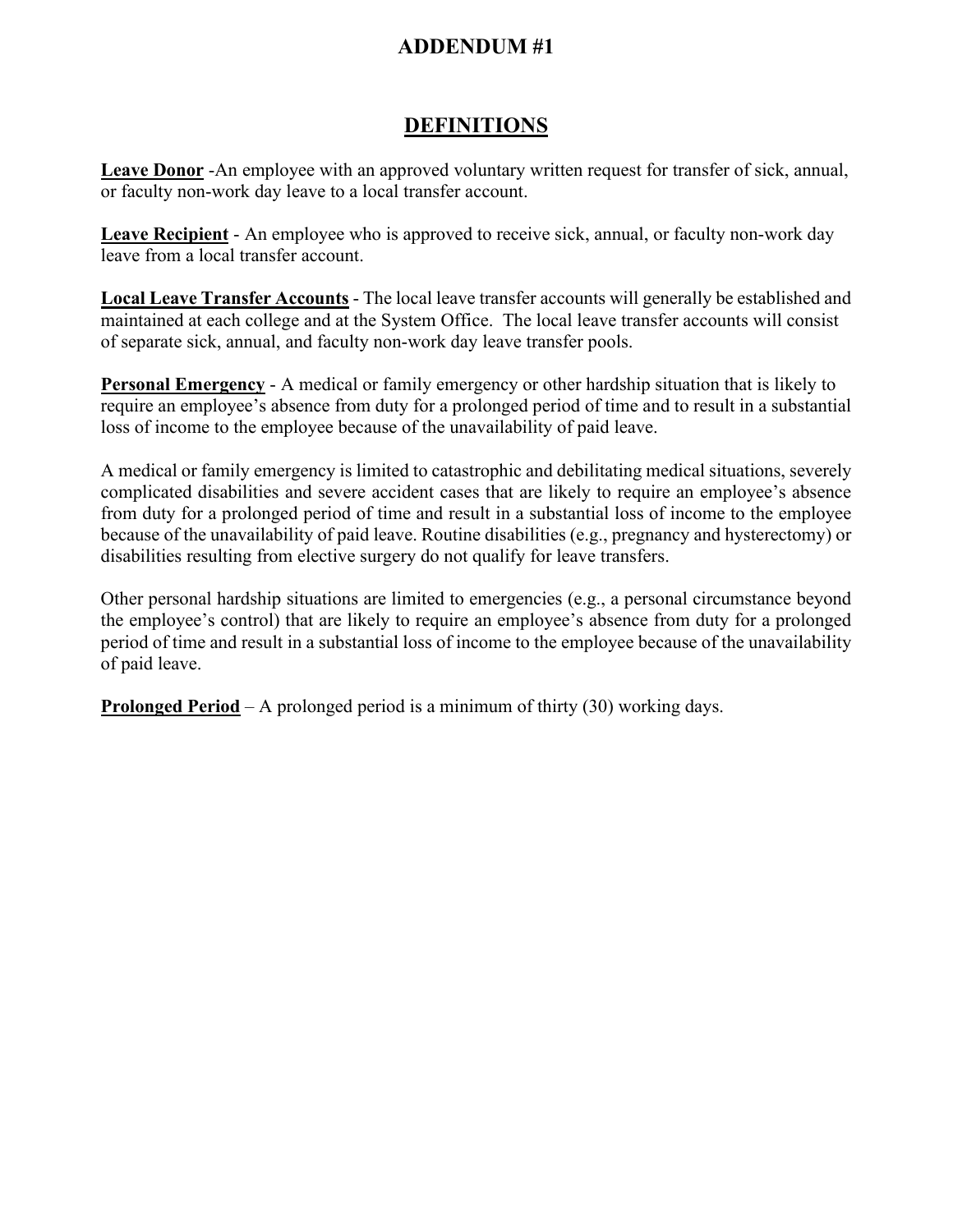# **SAMPLE - LEAVE POOL DONATION FORM**

#### **EMPLOYEE completes this section:**

| <b>Leave Year:</b><br>Name:                                                                                                                 |                                            |                            |      |
|---------------------------------------------------------------------------------------------------------------------------------------------|--------------------------------------------|----------------------------|------|
| <b>Personnel No.:</b>                                                                                                                       |                                            |                            |      |
| Division:                                                                                                                                   |                                            |                            |      |
| <b>Hours Donated:</b>                                                                                                                       | (See Note at Bottom of Page)               |                            |      |
|                                                                                                                                             | Annual Leave - hrs.                        |                            |      |
|                                                                                                                                             | Sick Leave - hrs.                          |                            |      |
|                                                                                                                                             | Faculty Non-Work Days - ______ hrs.        |                            |      |
| <b>Employee Signature:</b> Date: Date:                                                                                                      |                                            |                            |      |
| <b>HUMAN RESOURCE SERVICES Completes this section:</b>                                                                                      |                                            |                            |      |
| Class Title: _____                                                                                                                          | Class Code/Slot/Pos #: _____               |                            |      |
| Annual Salary: \$________ Hourly Rate: \$_____                                                                                              |                                            |                            |      |
| <b>Annual Leave:</b><br><b>Monthly Accrual Rate (hrs):</b><br><b>Total Annual Accrual (hrs):</b><br><b>Balance at Effective Date (hrs):</b> | <b>Maximum Allowable Donation * (hrs):</b> | $\mathcal{L}^{\text{max}}$ |      |
| <b>Sick Leave:</b><br><b>Balance at Effective Date (hrs):</b>                                                                               | <b>Maximum Allowable Donation * (hrs):</b> | 56.25                      |      |
| <b>Annual Leave/Faculty Non-Work Days:</b>                                                                                                  |                                            | <b>Sick Leave:</b>         |      |
| Hrs. Donated: Cost: \$ Hrs. Donated: Cost: \$                                                                                               |                                            |                            |      |
| Approved                                                                                                                                    | Disapproved Human Resource Administrator   |                            | Date |

**\* Note: Employees may donate no more than ½ of the sick or annual leave earned within a calendar year to the appropriate leave pool account for that year. Employees' annual leave accrual rates will vary because of bonus leave earnings, therefore the maximum donation amounts will be different. However, sick leave donations remain set at a maximum of 56.25 hours (7.5 days). Employees with more than 15 days (112.50 hours) in their sick leave account may donate leave to the leave pool; however, the employee must retain 15 days (112.50 hours) in their own sick leave account.**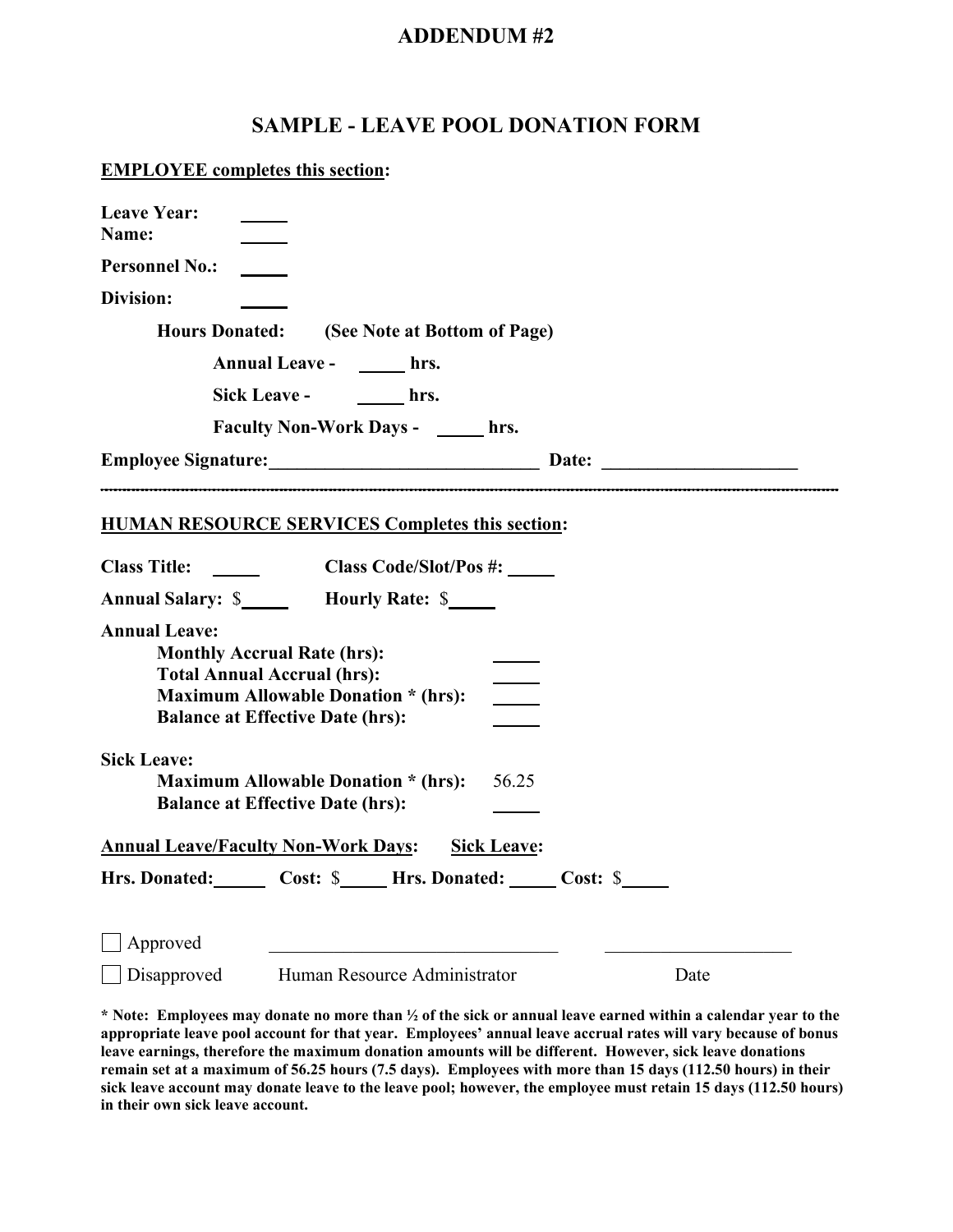# **SAMPLE - LEAVE WITHDRAWAL REQUEST FORM**

| To be completed by employee:              |                                                                                                                                                                                                                                                                                                                 |              |  |  |
|-------------------------------------------|-----------------------------------------------------------------------------------------------------------------------------------------------------------------------------------------------------------------------------------------------------------------------------------------------------------------|--------------|--|--|
| Name: Tirst, Middle & Last)               | Personnel #: $\qquad \qquad$                                                                                                                                                                                                                                                                                    |              |  |  |
|                                           |                                                                                                                                                                                                                                                                                                                 |              |  |  |
|                                           |                                                                                                                                                                                                                                                                                                                 |              |  |  |
|                                           |                                                                                                                                                                                                                                                                                                                 |              |  |  |
|                                           |                                                                                                                                                                                                                                                                                                                 |              |  |  |
|                                           | I am scheduled to work ______________ hours a day - __________ days a week.                                                                                                                                                                                                                                     |              |  |  |
|                                           | I request ___________ hours of □ Sick and/or ___________ hours of □ Annual Leave or ______<br>hours of □ Faculty Non-Work Days from the SBTCE Leave Transfer Program.                                                                                                                                           |              |  |  |
| Provider form):                           | Reason for request (Reason/details -- illness, injury or personal; attach Certificate of Health Care                                                                                                                                                                                                            |              |  |  |
|                                           | Leave history (Please explain why you do not have sufficient leave to cover this request):                                                                                                                                                                                                                      |              |  |  |
| regarding leave with or without pay.      | I have read the information on this form and I understand that if my request for leave is approved, I<br>am subject to the terms of the SBTCE Leave Transfer Program and any unused leave will be returned<br>to the program. I understand that I must also comply with all other SBTCE Policies and Procedures | Date:        |  |  |
| To be completed by Human Resource Office: |                                                                                                                                                                                                                                                                                                                 |              |  |  |
| Class/Slot/Position:                      |                                                                                                                                                                                                                                                                                                                 | Hourly Rate: |  |  |
|                                           | I have reviewed this request in terms of the withdrawal criteria and required documentation (as<br>specified in SBTCE Leave Transfer Procedure 8-3-106.1) and feel that it $\Box$ meets $\Box$ does not<br>meet the requirements. Requirements not met due to the following:                                    |              |  |  |
| NAME, Benefits Administrator              |                                                                                                                                                                                                                                                                                                                 | Date         |  |  |
| $\Box$ Approved<br>Disapproved            |                                                                                                                                                                                                                                                                                                                 |              |  |  |
|                                           | NAME, VP, AVP, Director, System Office/College Human Resource Office                                                                                                                                                                                                                                            | Date         |  |  |
| NAME, SBTCE System/College President      |                                                                                                                                                                                                                                                                                                                 | Date         |  |  |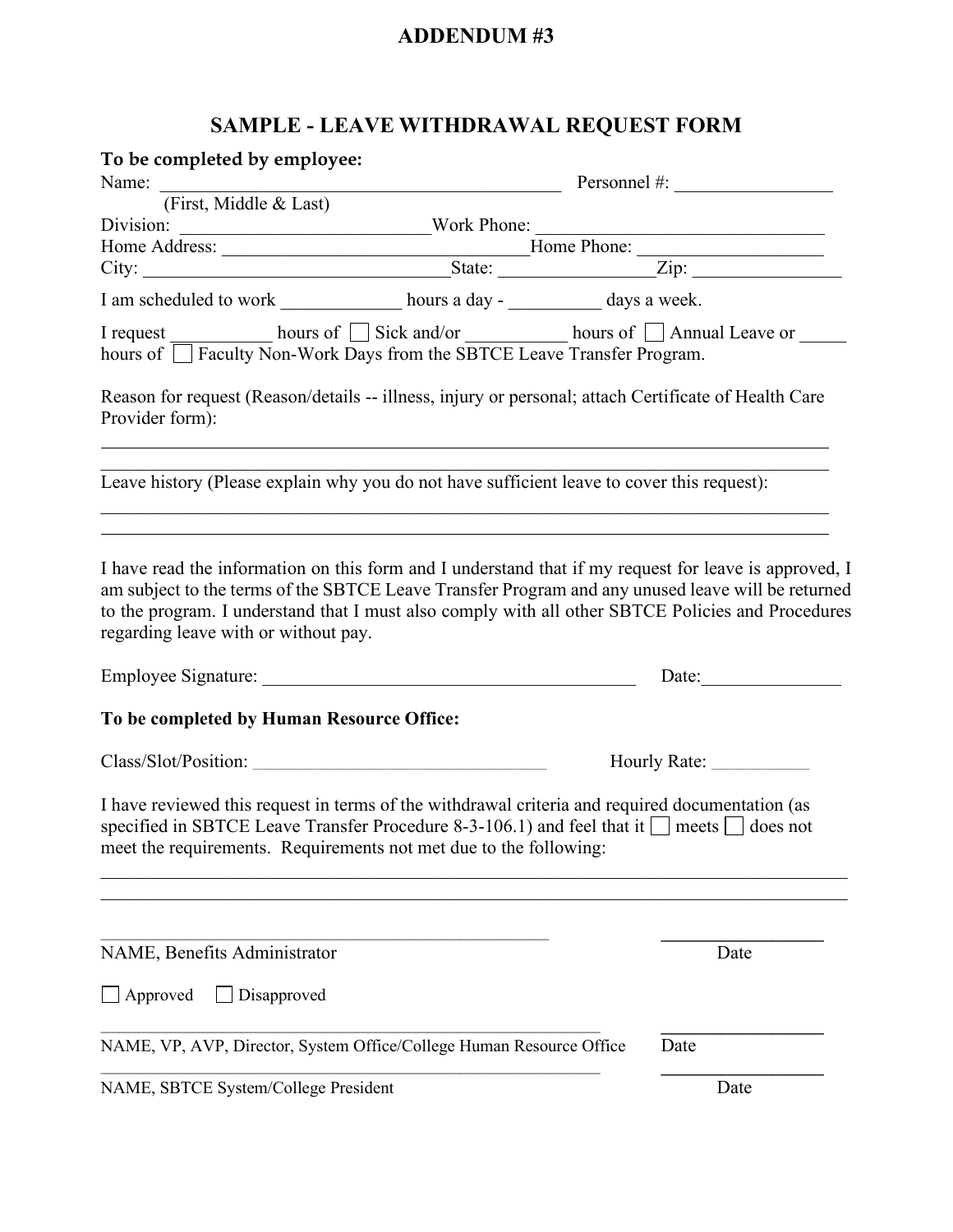# **SAMPLE - LEAVE RESTORATION FORM**

| Class Title: Position #:                                                                                                                                                                                                             |  |
|--------------------------------------------------------------------------------------------------------------------------------------------------------------------------------------------------------------------------------------|--|
|                                                                                                                                                                                                                                      |  |
| Date Emergency Ended: <u>New York: New York: New York: New York: New York: New York: New York: New York: New York: New York: New York: New York: New York: New York: New York: New York: New York: New York: New York: New York:</u> |  |
|                                                                                                                                                                                                                                      |  |
|                                                                                                                                                                                                                                      |  |
|                                                                                                                                                                                                                                      |  |
| <b>RESTORATION OF SICK LEAVE</b>                                                                                                                                                                                                     |  |
|                                                                                                                                                                                                                                      |  |
| Days/Hours of Sick Leave Transferred to Employee: ______________________________                                                                                                                                                     |  |
|                                                                                                                                                                                                                                      |  |
|                                                                                                                                                                                                                                      |  |
| <b>RESTORATION OF ANNUAL LEAVE</b>                                                                                                                                                                                                   |  |
|                                                                                                                                                                                                                                      |  |
| Days/Hours of Annual Leave Transferred to Employee: ____________________________                                                                                                                                                     |  |
|                                                                                                                                                                                                                                      |  |
| Days/Hours of Annual Leave to be Restored:                                                                                                                                                                                           |  |
| <b>RESTORATION OF FACULTY NON-WORK DAYS</b>                                                                                                                                                                                          |  |
| Date Faculty Non-Work Days Transferred to Faculty Member: _______________________                                                                                                                                                    |  |
| Days/Hours of Faculty Non-Work Days Transferred to Faculty Member: ______________                                                                                                                                                    |  |
| Days/Hours of Faculty Non-Work Days Used by Faculty Member: ____________________                                                                                                                                                     |  |
| Days/Hours of Faculty Non-Work Days to be Restored:                                                                                                                                                                                  |  |

 $\_$  , and the contribution of the contribution of  $\_$  . The contribution of  $\_$  ,  $\_$  ,  $\_$  ,  $\_$  ,  $\_$  ,  $\_$  ,  $\_$  ,  $\_$  ,  $\_$  ,  $\_$  ,  $\_$  ,  $\_$  ,  $\_$  ,  $\_$  ,  $\_$  ,  $\_$  ,  $\_$  ,  $\_$  ,  $\_$  ,  $\_$  ,  $\_$  ,  $\_$  ,  $\_$  ,  $\_$  ,